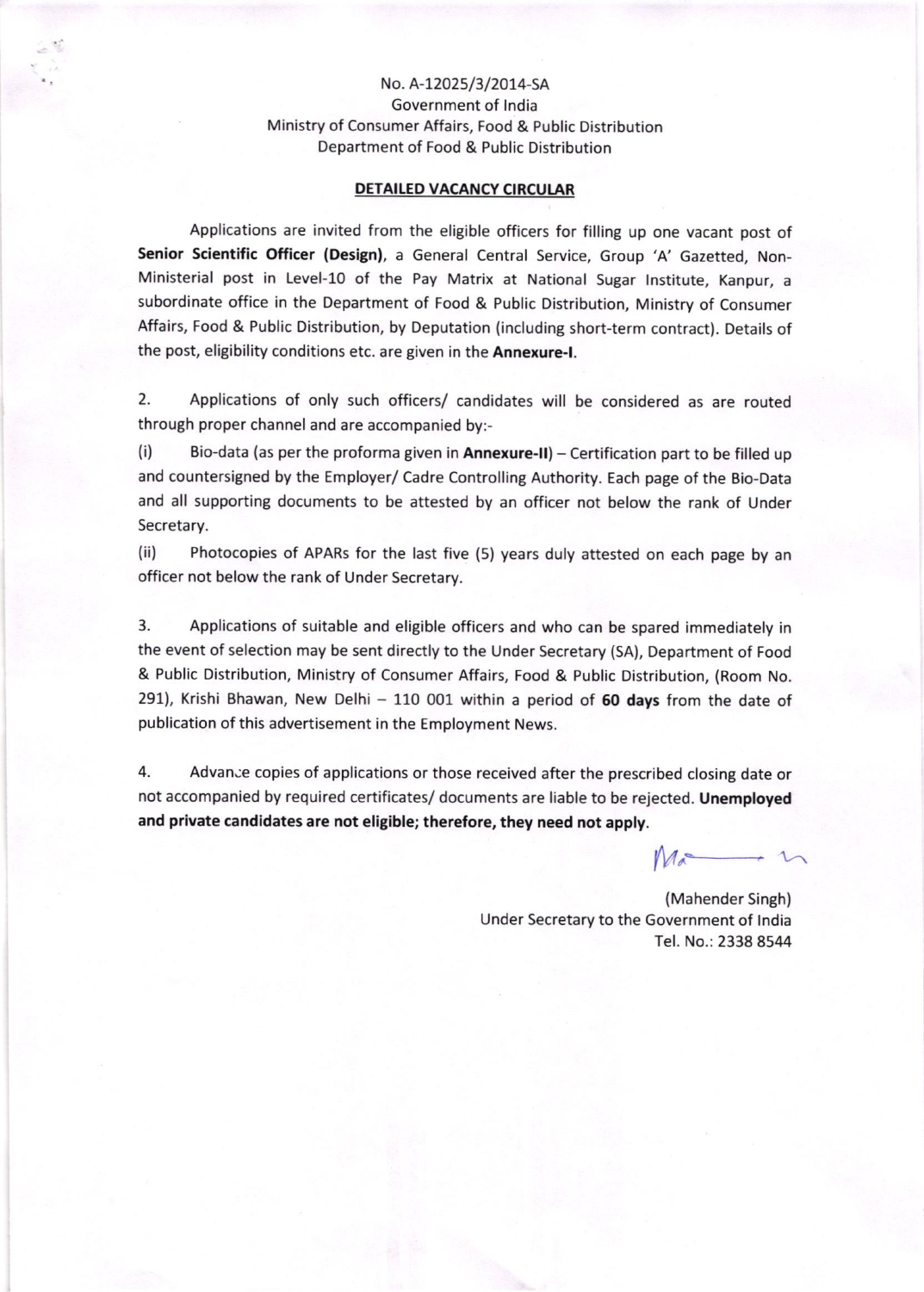1. Name of the post: Senior Scientific Officer (Design).

2. Number of posts: 1 (One)

3. Classification of post: Group 'A' Gazetted, Non-Ministerial post

4 Pav Scale: Level-1O of the Pay Matrix

5. Age Limit: The maximum age-limit for appointment by deputation (including shortterm contract) shall be not exceeding 56 years as on the closing date for receipt of applications.

6. Eligibility conditions for appointment on deputation (including short-term contract) basis: Officers of Central Government or State Governments or Union Territory Administrations or Public Sector Undertakings or Universities or Recognized lnstitutions or Autonomous bodies or Statutory Organizations:-

(a)(i) holding analogous posts on a regular basis in the parent cadre or Department; or

(ii) with two years' service in the grade rendered after appointment thereto on a regular basis in Level-8 (Rs. 47,600-1,51,100) in the Pay Matrix or equivalent, in the parent cadre or Department; or

(ii) with three years' service in the grade rendered after appointment thereto on <sup>a</sup> regular basis in Level-7 (Rs. 44,900-1,42,400) in the Pay Matrix or equivalent, in the parent cadre or Department; or

(iv) with eight years' service in the grade rendered after appointment thereto on a regular basis in Level-6 (Rs. 35,400-1,12,400) in the Pay Matrix or equivalent, in the parent cadre or Department; and

(b) possessing the educational qualifications and experience as under:-

## Essential:-

(i) Bachelor Degree in Mechanical Engineering from a recognised University or lnstitute; and

(ii) Three years' practical experience in designing chemical equipments.

## Desirable:-

(i) Master's Degree in Mechanical Engineering from a recognised University or Institute;

(ii) Two years' teaching experience in relevant field from a recognised University or lnstitute; and

(iii) One year experience in sugar machinery design.

Note:- The period of deputation (including short term contract) including period of deputation (including short term contract) in another ex-cadre post held immediately preceding this appointment in the same or some other organization or department of the Central Government shall ordinarily not exceed three years.

7. Place of posting: The place of posting will be National Sugar Institute, Kanpur (UP), but liable to be posted anywhere in lndia.